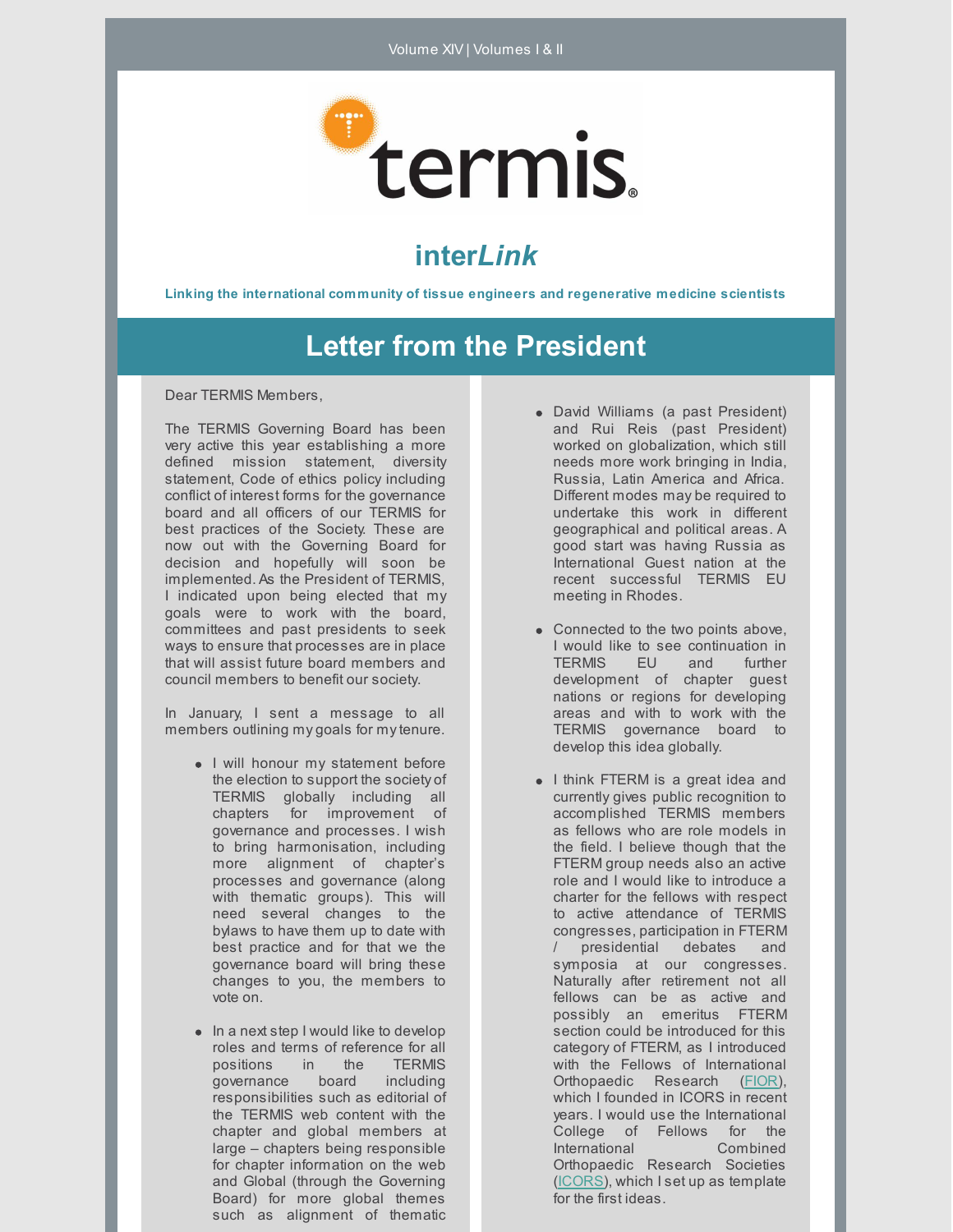groups, SYIS, BPC etc.

- I would like to see the Business Plan Competition (BPC) brought into the chapter governance and highly support this initiative from our younger members. The Industry day was excellent again at this world congress and continual support of this area to encourage translation and show successful examples as we saw this year from Tony Weiss our next president is vital for our society.
- I intend to introduce a method for national tissue engineering societies to affiliate to TERMIS chapters (In a similar way to European Society for Biomaterials (ESB), or International Comnbined Orthopaedic Research Societies (ICORS) where I am also heavily involved in the steering committee to strengthen TERMIS and connect these national societies in a global home. We have started to develop this through the very active strategic alliance committee of TERMIS EU and after it has developed, I hope other chapters will follow.

Finally our future, youngsters / Student and Young Investigator Section (SYIS) will certainly get my support and the group empowered through chapters and conference support.

I would like to reiterate that if you as the members have ideas, issues, and concerns with our Society, to contact myself or Sarah Wilburn at any time. As members of the Society, we would like to receive your feedback to assist us in making TERMIS the best organization it can be.

The TERMIS-EU just conducted their annual conference in Rhodes, Greece, which was a great success and was attended by 1,306 people. The TERMIS-AP conference will be conducted in October in Brisbane, Australia and the TERMIS-AM conference will be held in Orlando, Florida in December. We look forward to seeing you in 2019.

Make sure to mark your calendars for the 2020 conferences (outlined below in the newsletter) as well as the 2021 TERMIS World Congress that will be held in Maastricht, the Netherlands.

Sincerely,

R. Geoff Richards TERMIS President

### **2022 Conference Proposals**

#### **TERMIS-AM 2022 Call for Conference Chairs**

The Chapter has made a selection to host the 2022 TERMIS-AM conference in Seattle, Washington. TERMIS-AM is seeking program chairs to organize with the 2022 conference programming. The program chairs do not have to be from the Seattle area. The conference management team will assist the program chairs with the program planning and local conference arrangements. Please contact [swilburn@termis.org](mailto:swilburn@termis.org) if you are interested in completing a proposal application for consideration.

Conference Chair Proposals Due - July 31, 2019

#### **TERMIS-AP Call for Conference Proposals**

The Chapter is seeking proposals to host the 2022 TERMIS-AP Conference. If you are interested in hosting the 2022 TERMIS-AP conference, please submit your request to Sarah Wilburn at [swilburn@termis.org](mailto:swilburn@termis.org). You will be provided with a meeting host form that asks detailed questions about the meeting organizers, location/venue, program, and meeting financials. When proposals are submitted, they are reviewed and selected and reviewed bythe TERMIS-AP Council.

The deadline for submitting proposals for the 2022 TERMIS-AP conference is Thursday, August 1, 2019.

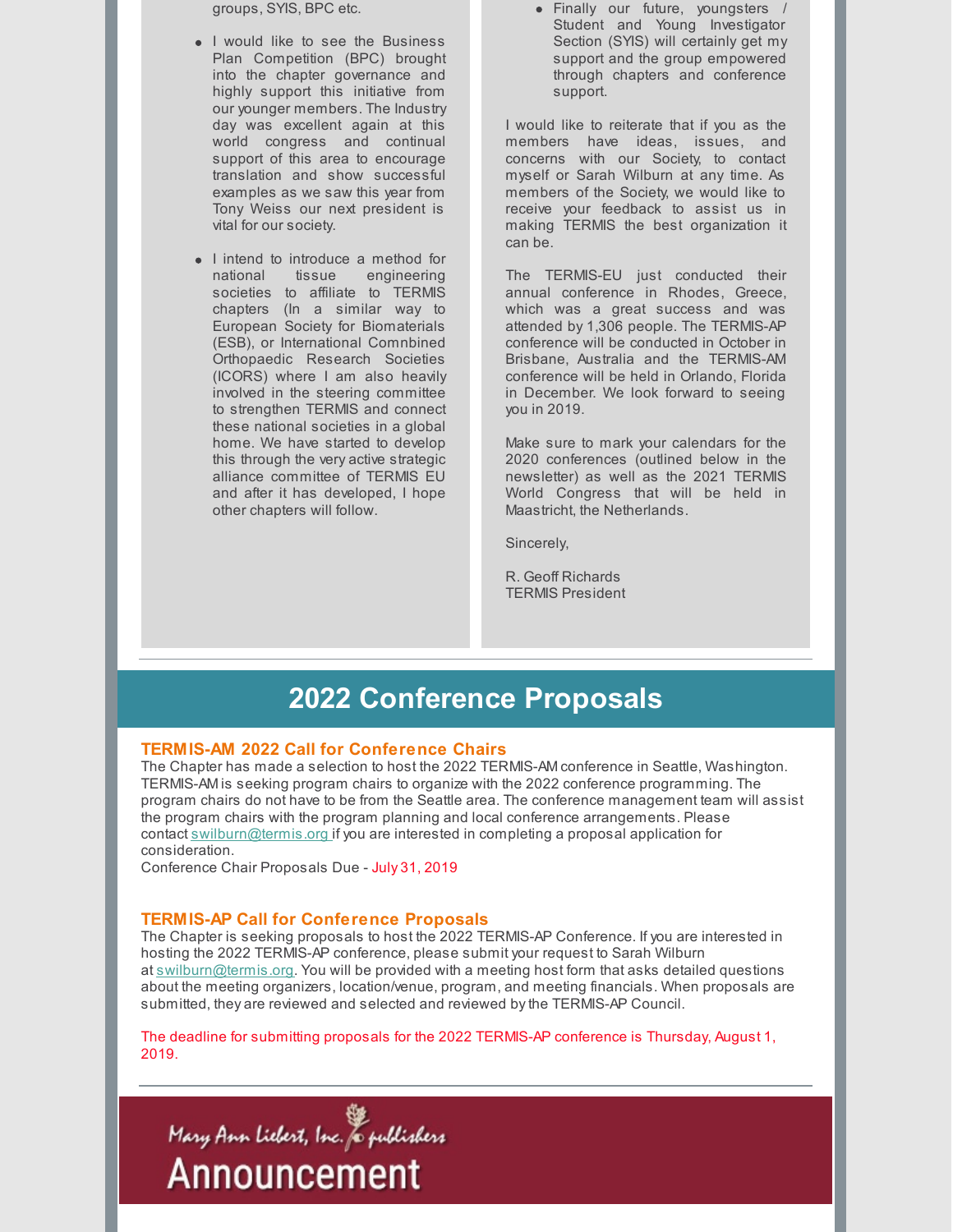### *Tissue [Engineering](http://click.liebertpubmail.com/?qs=628b4a5c66048566b42173410b8fa513973eb1a9778f711b13188df893cb09d38ba6d53b1085a096b42a5cfda971848e)*

#### First Impact Factors for Parts B and C!

*Tissue Engineering Reviews, Part B and Methods, Part C* are proud to announce first Impact Factors of **6.512\*** (Part B) and **2.638\*** (Part C). In addition, the flagship *Tissue Engineering, Part A* received a new impact factor of **3.616\***.

These achievements uphold the Journal's position as the leading peer-reviewed journal in its field. The *Tissue Engineering* portfolio has also had a significant increase in full-text article downloads —**over 50%**—year-to-date, is accessible in over 170 countries worldwide, and offers instant online publication within 72 hours of acceptance.

Make sure your manuscript has the impact and gets the attention it deserves bysubmitting to *Tissue Engineering* today. For complete instructions for authors, [click](https://home.liebertpub.com/publications/tissue-engineering-parts-a-b-and-c/595/for-authors) here.

\*2018 Journal Impact Factor, Journal Citation Reports (Web of Science Group, 2019)

[SUBMIT](https://home.liebertpub.com/publications/tissue-engineering-parts-a-b-and-c/595/for-authors) NOW

# **Employment Opportunities**

**Current Job Openings**

Members of TERMIS have an opportunityto post job openings on the TERMIS website free for 30 days. Please contact the Executive [Administrator](mailto:swilburn@termis.org) to post an opening.

Job [Openings](https://www.termis.org/employment-opportunities)

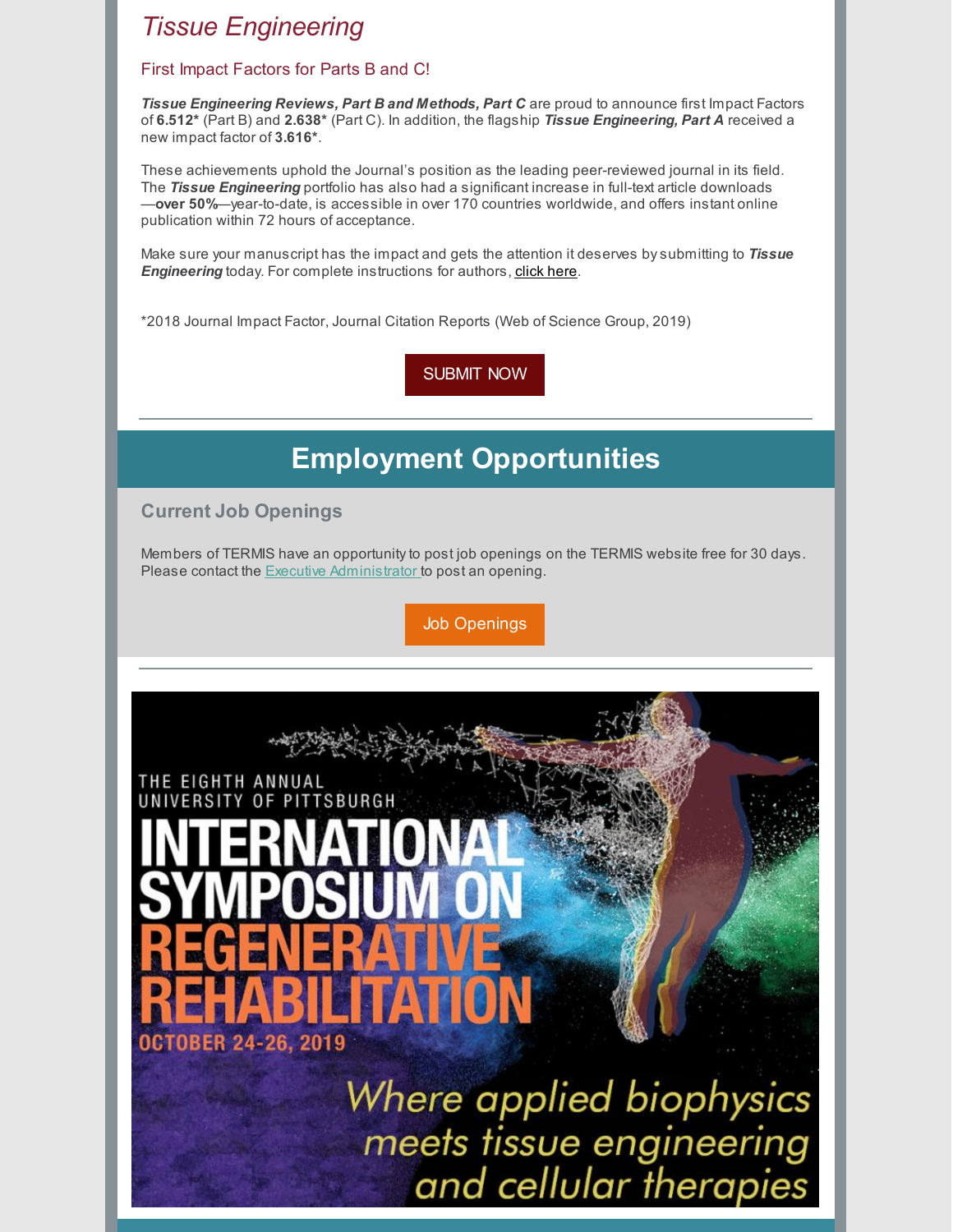### **Thematic Groups**

### **Bioreactor Technologies Thematic Group (TG)**

### **SEEKING NEW LEADERS**

TERMIS is seeking new leaders to reestablish the Biorector Technologies Thematic Group. If you are interested, please contact the Executive [Administrator](mailto:swilburn@termis.org).

## **TERMIS-EU Announcements**

#### **Congratulations to the 2019 TERMIS-EU Award Recipients**



#### **Robert Brown Early Career Principal Investigator Award**

#### *Prof. dr. Liesbet Geris*

Collen-Francqui Research professor in Biomechanics and Computational Tissue Engineering at the University of Liège and KU Leuven in Belgium



#### **Career Achievement Award**

#### *Prof. Rui Reis*

Vice-President for Research and Innovation of University of Minho, Portugal, Director of the 3B's Research Group member of the I3Bs – Institute for Biomaterials, Biodegradables and Biomimetics, and Director of the ICVS/3B´s Associate Laboratory, both of UMinho

### **TERMIS-EU Summer/Winter School or Symposia Support Request Form**

The submission of proposals for the EU to support a summer/winter school or a symposium will be accepted throughout the year. The council will review the submissions two times per year (1st March and 1st September) for consideration of support. Please note that when submitting your request, please ensure that the summer/winter school or symposia cannot be held within two months of the review deadlines.

#### [Form](https://www.termis.org/termis-eu-summerwinter-school-or-symposia-support-request-form)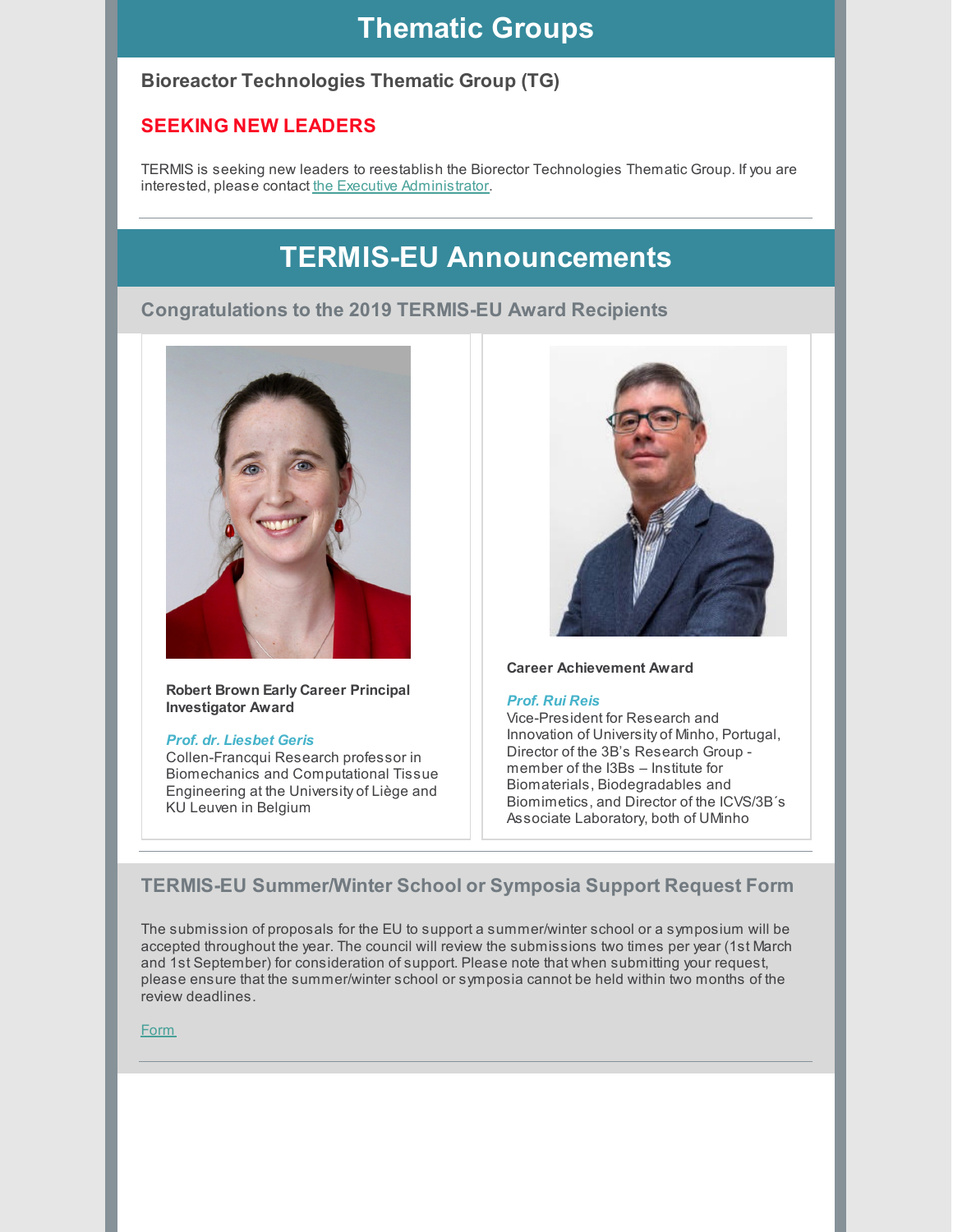

## **2020 Chapter Conferences Mark Your Calendars!**

**2020 TERMIS-EU – Manchester, United Kingdom** Conference Dates: 26-29 May 2020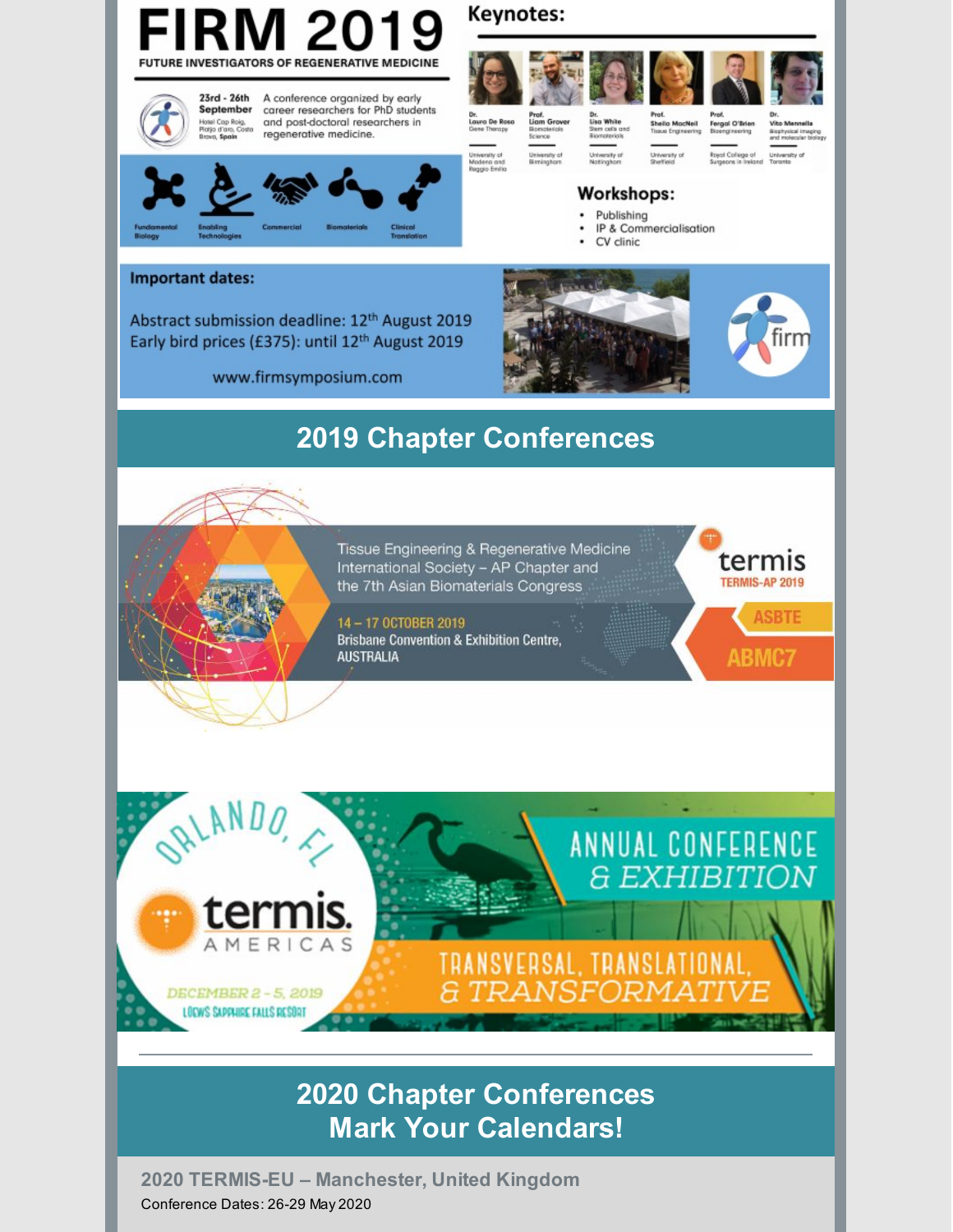Conference Location: Manchester Central Convention Center Conference Chairs: Prof. Sue Kimber & Prof. Sarah Cartmell Programme Chair: Dr. Stephen Richardson

#### **2020 TERMIS-AP – Kuala Lumpur, Malaysia**

Conference Dates: September 21-24, 2020 Conference Location: Istana Hotel, Kuala Lumpur Conference Co-Chairs: Dr. Thamil Selvee Ramasamy, Dr. Angela Ng Min Hwei and Dr. Badrul Hisham Yahaya

#### **2020 TERMIS-AM Conference - Toronto, ON, Canada**

Conference Dates: December 13-16, 2020 Conference Location: Sheraton Centre Toronto Hotel Conference Co-Chairs: Prof. Alison McGuigan and Prof. Penney Gilbert

## **2021 TERMIS World Congress**



#### **Mark your Calendar - 31 May - 4 June**

The 6th TERMIS World Congress will be held in **Maastricht, The Netherlands** from **31 May - 4 June**.

The Conference Chairs:

Prof. dr. Lorenzo Moroni MERLN Institute - Maastricht University

Prof. dr. Liesbet Geris University of Liège – KU Leuven

Prof. dr. med. Stefan Jockenhövel RWTH University Aachen

### **Meetings Endorsed by TERMIS**

The meetings listed on the TERMIS website under Endorsed Meetings have been reviewed and approved bythe TERMIS Endorsement Committee. If you are interested in TERMIS promoting your meeting, please complete the Endorsement Request Form.

View Complete List of [Endorsed](https://www.termis.org/endorsed-meetings/all) Meetings